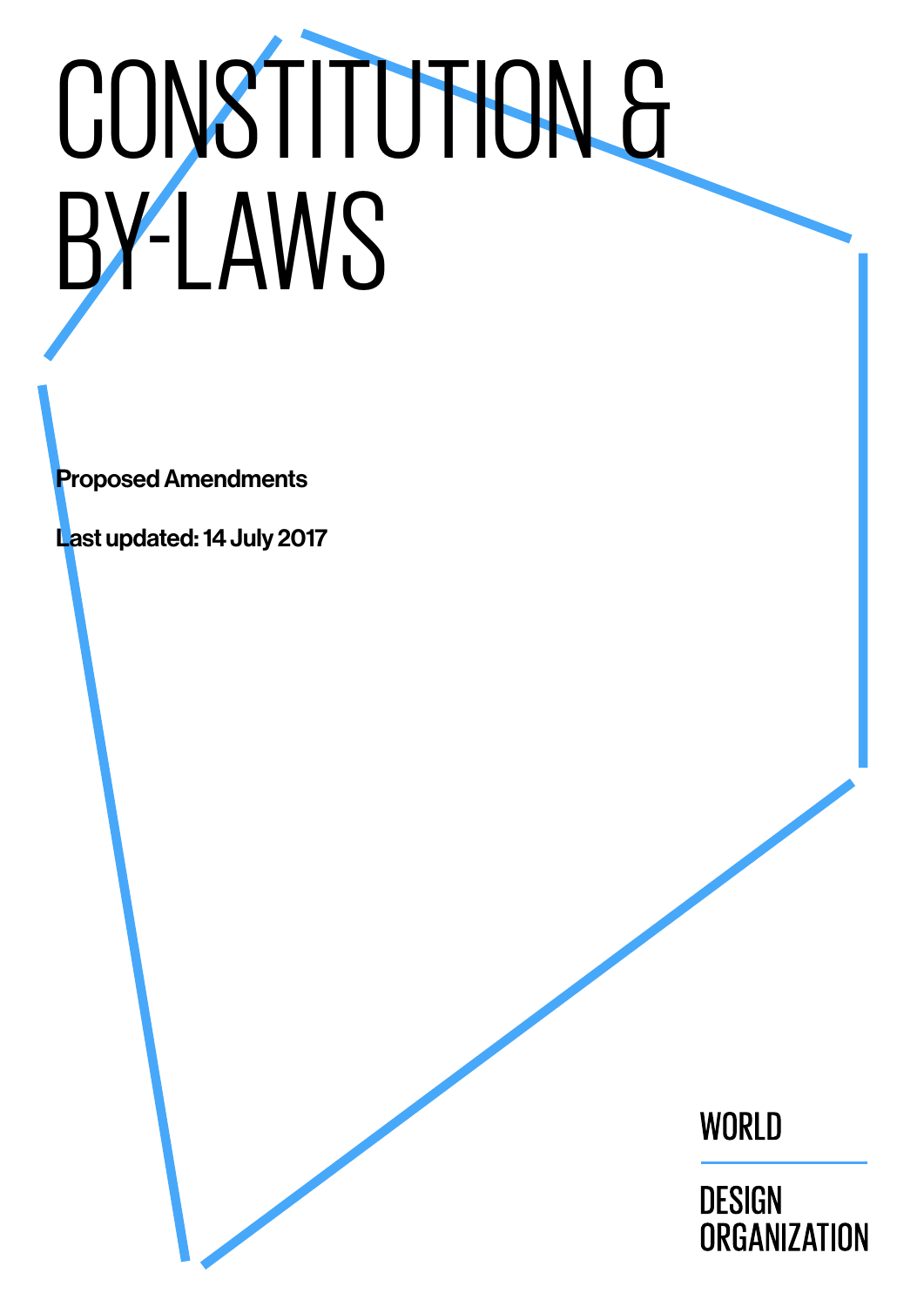## ARTICLE 1: PREAMBLE

The Constitution comprises the guiding principles, basic structure and methods of operation that enable the organization to operate. It determines the powers and duties of its governance and guarantees certain rights to the people and members in it.

In accordance with the organizing principles set forth by the Constitution, the By-laws are a more concrete set of operational rules and policies that its members must follow and specifies exactly how the organization is to be run.

## ARTICLE 2: NAME, ACRONYM AND LEGAL STATUS

- a) The name of the organization is the **'World Design Organization'** and, in abbreviation, **'WDO'**.
- b) The WDO is a non-profit, international non-governmental organization. It is a reconstitution of the International Council of Societies of Industrial Design (Icsid) – first established on 28 June 1957 and registered in Paris (France) as published in the official French Gazette on 19 June 1959. On 1 March 1974, the place of establishment was transferred to Brussels (Belgium), Avenue Legrand 45. On 25 August 1985, the Washington D.C. (United States) general assembly resolved that the headquarters be transferred under contract with ORNAMO to Helsinki (Finland). On 29 September 2005 the Copenhagen (Denmark) general assembly ratified the establishment of the Secretariat in Montreal (Canada) for a period of ten years. During the general assembly in Gwangju (South Korea) in 2015, members ratified the authority of the Board to extend the Secretariat's stay in Montreal, noting that only a change of city at any time thereafter would require general assembly approval.
- c) The organization will maintain the United Nations Economic and Social Council (ECOSOC) special consultative status previously established by Icsid since 1974.

## ARTICLE 3: APPLICABLE LAWS

- a) This Constitution and By-laws, including all matters relating to the validity, construction, performance and enforcement thereof will be governed by the laws of the Province of Quebec and the applicable federal laws of Canada.
- b) All that is not provided by the present Constitution will be implemented according to the provisions of the laws in the country of domicile of the headquarters of the organization unless otherwise previously provided by the decision of the members at the general assembly.

## ARTICLE 4: LOCATION, DURATION AND WORKING LANGUAGE

- a) WDO's principal place of business is 455 St-Antoine Street West, Suite SS10, Montreal, Quebec H2Z 1J1, Canada.
- b) The working language of the organization is English.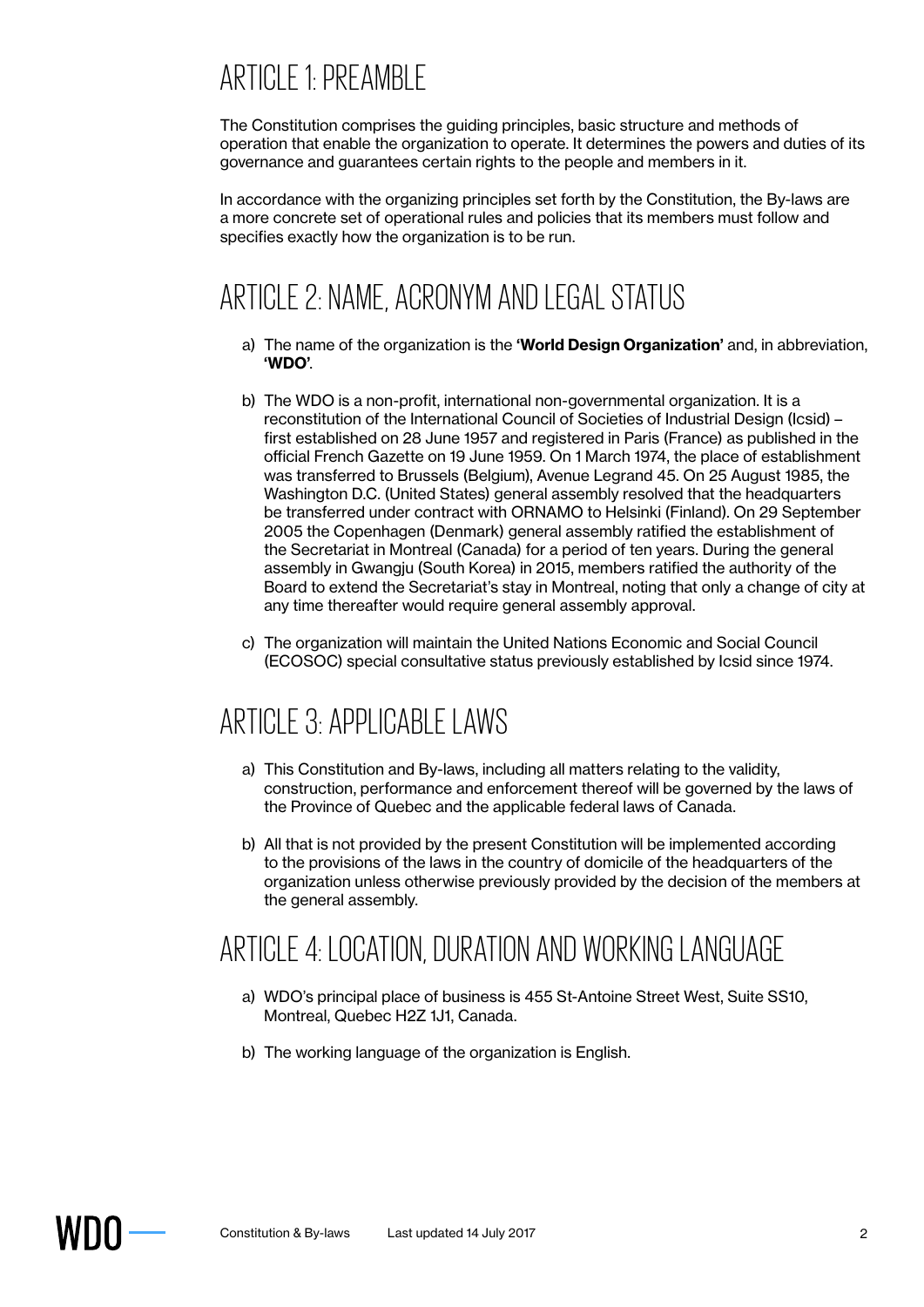## ARTICLE 5: VISION, MISSION AND POSITION STATEMENT

#### **a) Vision**

The organization and its members strive to create a world where design enhances the economic, social, cultural, and environmental quality of life.

#### **b) Mission**

The organization engages the global industrial design community in activities that enable collaboration aimed at identifying challenges and opportunities for design to address some of the world's most significant social and environmental issues.

It advocates for 'Design for a Better World'. Through our global leadership role, we develop initiatives that inform, engage and promote the value of design and its impact on humanity.

#### **c) Position statement**

The organization's position statement will be as follows:

- Who we are: The world organization for industrial design
- What we do: We take a leadership role in co-creating a better world by design
- What we promote: Industrial design-driven innovation that generates better products, systems, services and experiences, better business and industry and ultimately a better environment and society
- How we do it: We create initiatives that inform, engage and promote the value of design
- Why we do it: We inspire collaboration and participation within the international development agenda to create a better world by design.

## **MEMBERSHIP** ARTICLE 6: MEMBERSHIP

#### **Voting members**

a) The following types of members will have voting rights:

- **Corporate**
- **Educational**
- **Professional**
- **Promotional**
- b) All members must be constituted according to the laws and customs of their country of origin.
- c) All members must demonstrate a commitment to the advancement of industrial design and their activities must be consistent with the mission and vision of the organization.

#### **Corporate member**

d) A for-profit company or business involved in the trade of goods, services or both to consumers that employs at least one (1) full-time professional industrial designer. A corporate member must be represented, where possible, within the organization by a trained industrial designer.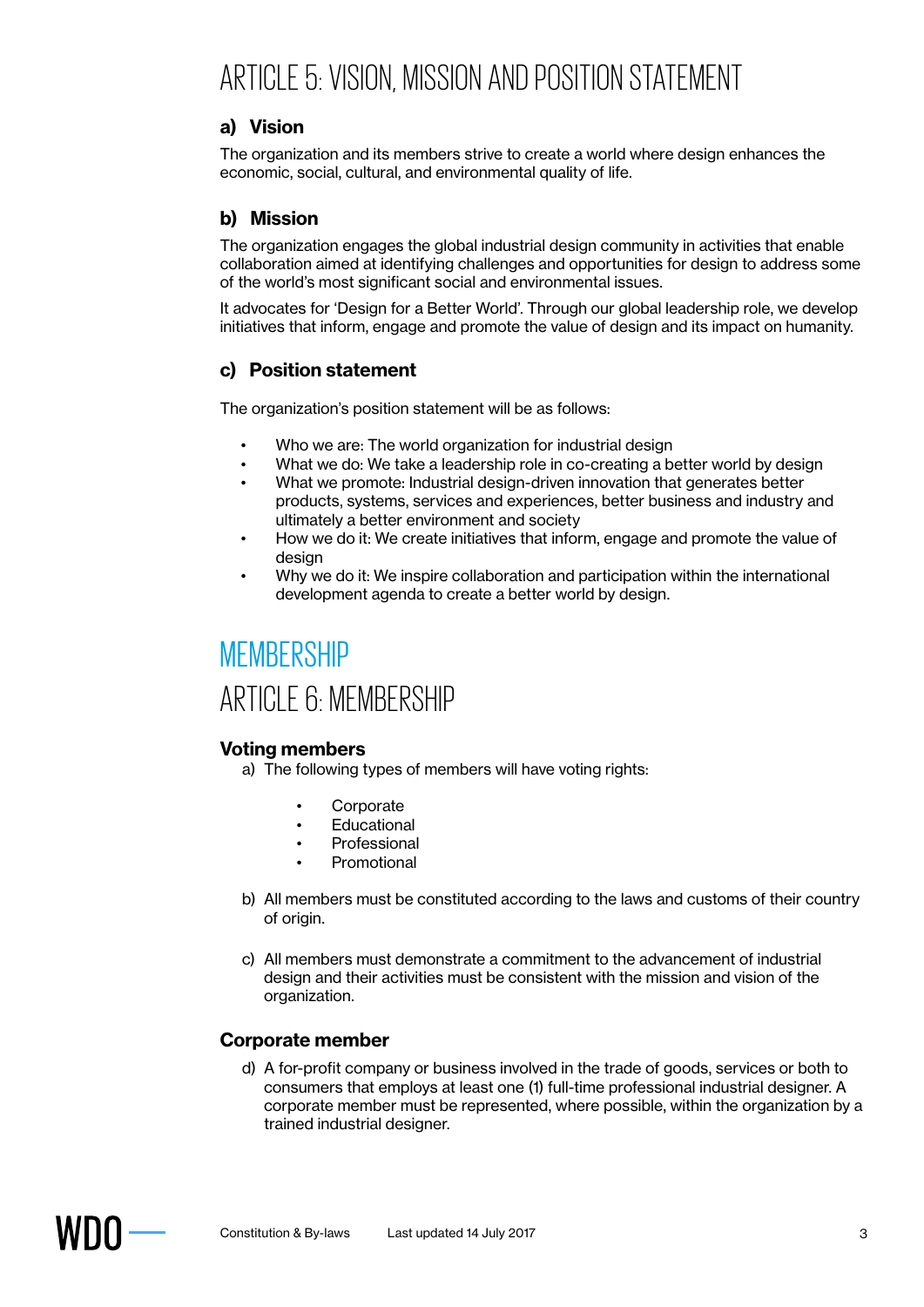#### **Educational member**

e) An educational organization, or an institution offering an accredited curriculum in industrial design education or, already engaged in research relating to industrial design may be admitted as an educational member.

#### **Professional member**

f) Any national society or section of a national society or association of professional industrial designers with examination or other form of regulation of entry that ensures a proper standard of professional ability as a trained industrial designer.

#### **Promotional member**

g) Any nationwide organization or section of such organization that exists to promote industrial design by undertaking projects either on its own behalf or on behalf of other organizations.

#### **Other members**

- h) There will be one (1) membership type with no voting rights:
	- Associate member
- i) An organization or consultancy, including a non-industrial design focused organizations that does not fit the voting member criteria or does not wish to have voting rights fall within this category.

## ARTICLE 7: RESPONSIBILITY

a) Participation in the initiatives and activities of the organization is a responsibility of all members.

## ARTICLE 8: SUSPENSIONS, TERMINATIONS AND WITHDRAWALS

- a) A member wishing to withdraw from the organization will be requested to fill out an exit survey. This will result in a forfeit of all rights and the inability to take part in the general assembly from the date of the withdrawal. Dues paid before this date will not be refunded.
- b) Failure to remit membership fees by 31 March will result in an automatic suspension until such fees are paid. Membership may be reinstated if payment is received within the same fiscal year. At the end of the fiscal year, unpaid membership will result in an official termination.
- c) A member found guilty of conduct prejudicial to the vision, mission, Constitution or By-laws of the organization, may be terminated by the Board.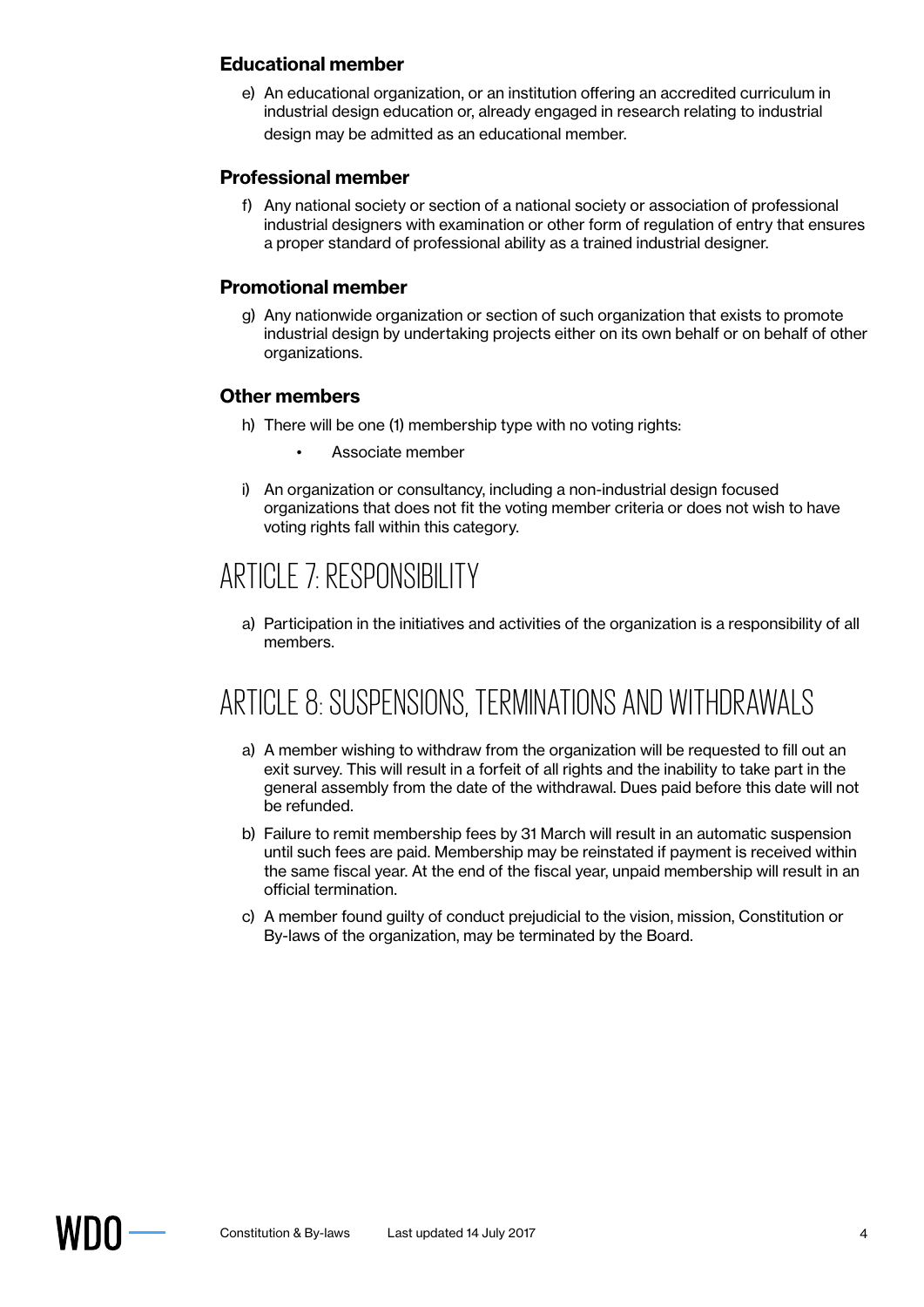# ORGANIZATION ARTICLE 9: OPERATIONAL STRUCTURE

#### **Board of Directors**

- a) The Board of Directors is responsible for the effective governance of the organization, including the pursuit of its vision and mission, and the adherence to its core values. It is responsible for all the business of the organization and has authority to exercise all powers of the organization with the exception of those items as per the Constitution that require a vote by its members during the general assembly.
- b) All decisions of the Board will be taken on a simple majority vote and in the event of a tie, the President will have an additional casting vote.

#### **Secretariat**

- a) The organization's secretariat staff forms an integral part of the organizational structure and an important resource to ensure its future success.
- b) Under the direction of the Secretary General, staffing priorities are defined based on the results the organization wants to achieve. As a result, employees are acquired, trained, appraised and compensated according to their skills, knowledge, abilities and fit with the vision of the organization. The Secretariat staff is therefore responsible for implementing the organization's daily operations, including its initiatives and programmes as described in the term's strategic plan.

#### **Regional Advisors**

- a) Former board members may be appointed as regional advisors to strengthen the regional presence of the organization and act as consultants to the Board. This honorary and voluntary charge helps the organization achieve its mission and develops benefits for its members.
- b) The Board has the authority to appoint representatives from the design community (member or non-member) to represent regions not represented on the Board during the term's second board meeting.
- c) Regional advisors are invited to attend the general assembly as official observers, if they are not already representing a member.
- d) Each term, regional advisors are required to confirm their availability to actively participate in the organization.
- e) Rules governing the appointment and responsibilities of regional advisors and their responsibilities are included in the **Regional Advisors Expectations Guide**.

#### **Senate**

- f) The past presidents of the organization collectively form the Senate and have agreed to serve as honorary and volunteer counsellors, available to carry out such duties as the Board may request.
- g) Senators are invited to attend the general assembly as official observers, if they are not already representing a member.
- h) Each term, the Senators are required to confirm their availability to actively participate in the organization.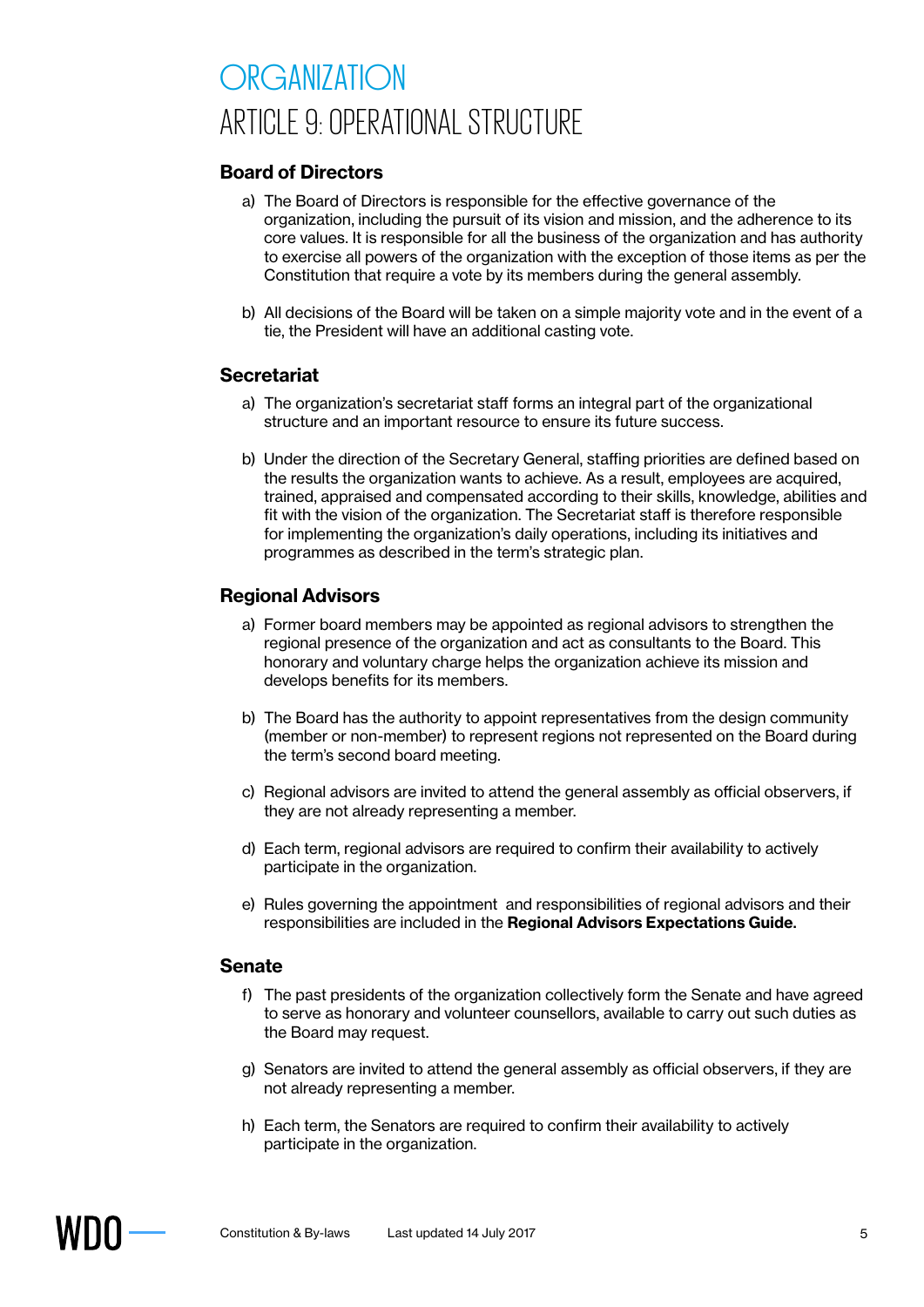# GENERAL ASSEMBLY ARTICLE 10: PROCEDURES

- a) All members are invited to convene biennially and attend the general assembly to plan for the future, appoint the Board of Directors, receive reports, approve constitutional items and contribute regional issues that will feed into the organization's World Design Agenda for the term.
- b) All members have equal representation, whereby each member has one vote and may be represented by a maximum of two delegates with the exception of associate members who, although may not participate in the governance of the organization, may if in good standing be invited to the general assembly in a non-voting capacity.
- c) The general assembly votes on many resolutions brought forth by the international design community on an array of world issues. Voting at the general assembly on important issues such as financial items and amendments to the Constitution is by a twothirds majority of those present and voting. Other motions, including those affecting the By-laws are decided by a straightforward majority vote.
- d) Voting members who cannot attend the general assembly may vote electronically.
- e) No vote may be taken at the general assembly unless at least one-third of the voting members or their proxies is represented (i.e.: quorum) and at least one of their delegates is present when a motion is raised.
- f) Although the resolutions passed during the general assembly are not binding over the members, the outcomes are intended to empower members to adopt recommendations within their own networks and align with the organization's World Design Agenda.
- g) The agenda for each general assembly is planned up to six months in advance and begins with the release of a preliminary list of items to be included in the agenda. The Board will give members not less than six months notice of the date of the general assembly.
- h) A biennial report of the current term will be created and circulated to all members in advance of the general assembly.

#### **General Assembly – Extraordinary**

a) An extraordinary general assembly will be called by the Board to be held within four months of receipt of a request in writing of not less than one-fourth of the council members. An extraordinary general assembly may be called by the Board at its own initiative subject to one-fourth of voting members being present. In such an event, members will be given no less than two months notice of the meeting and its agenda.

## **FINANCES** ARTICLE 11: FISCAL YEAR

- a) The fiscal year begins on 1 January and ends on 31 December of each year.
- b) The Audited Review Engagements for the two preceding business years and the budget for the current business year are presented for review and questions by the members at the general assembly.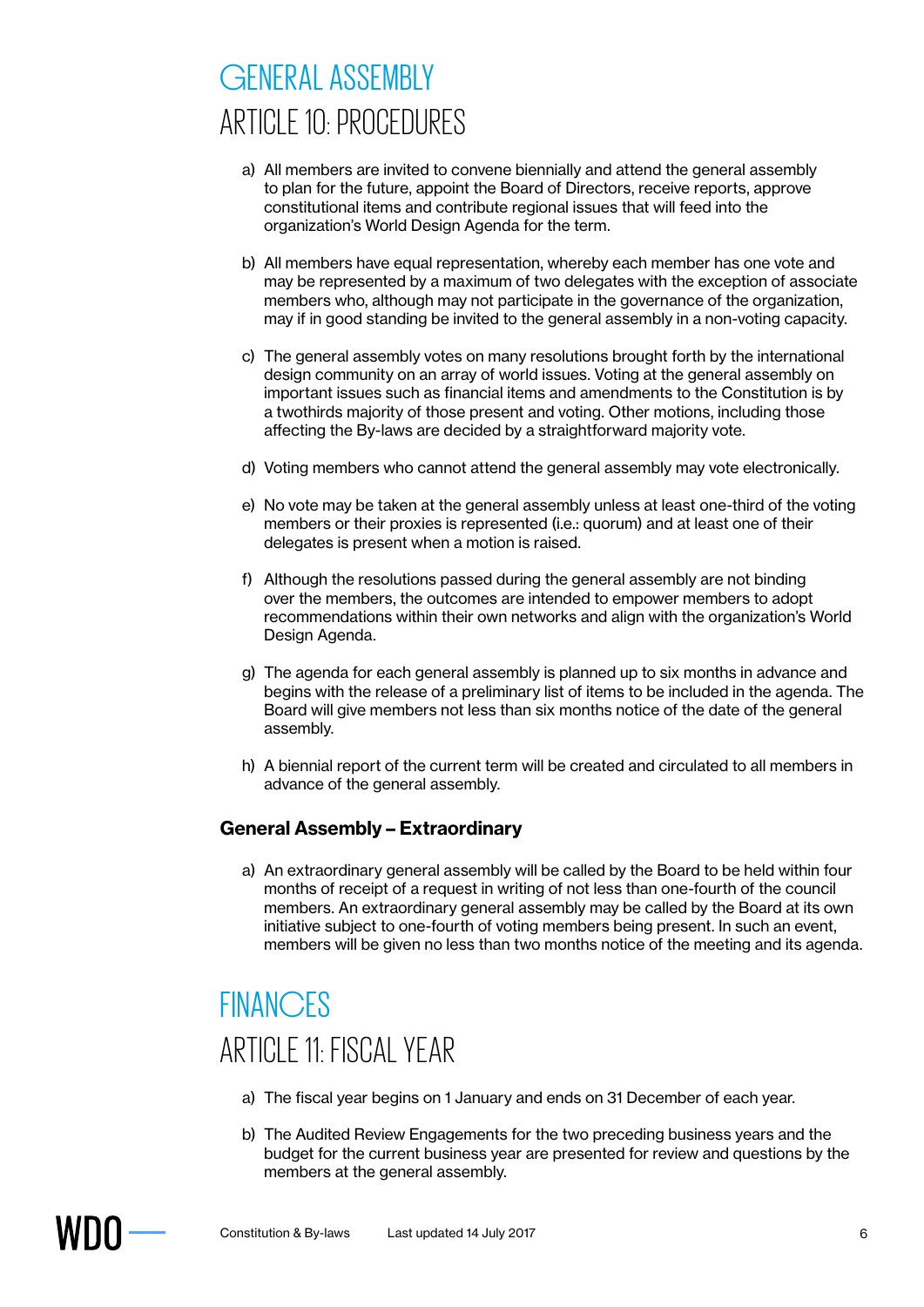## ARTICLE 12: FINANCIAL MANAGEMENT

- a) The Secretary General ensures that the organization can sustain itself through good financial management by overseeing the funding model and balancing the annual budget in consultation with the Treasurer, President and President-elect.
- b) The Board has the authority to evaluate and adjust membership fees provided the members are given one year's notice.

## ARTICLE 13: LIABILITY

a) Board members are not personally liable for the organization's debts, liabilities and obligations.

# **OTHER** ARTICLE 14: DISSOLUTION AND LIQUIDATION OF PROFIT

- a) The Board has authority to make a recommendation for the dissolution of the organization for approval by its members at the general assembly.
- b) If profits are generated during the liquidation process of the organization, all profits will be equally shared with the membership.

## ARTICLE 15: ADDITIONS, MODIFICATIONS AND AMENDMENTS TO CONSTITUTION AND BY-LAWS

#### **Amendments to the Constitution**

- a) Voting members may amend the Constitution subject to notice of a motion to that effect being initiated by or lodged with the Board not less than five months before the date of the general assembly.
- b) The Board will inform all members of the proposed amendments and the proposer(s) not less than three calendar months before the date of the general assembly.
- c) Amendments to this Constitution will be effective only if in compliance with the pertinent laws of the country in which the organization is registered.

#### **Amendments to the By-laws**

- d) Bylaws may be amended, expanded or modified from time to time by the Board to reflect changing circumstances. Such amendments may be immediately implemented but can be rescinded by the members by a two-thirds majority vote during the subsequent general assembly.
- e) During the general assembly, members may also amend, expand or delete these Bylaws by a two-thirds majority vote.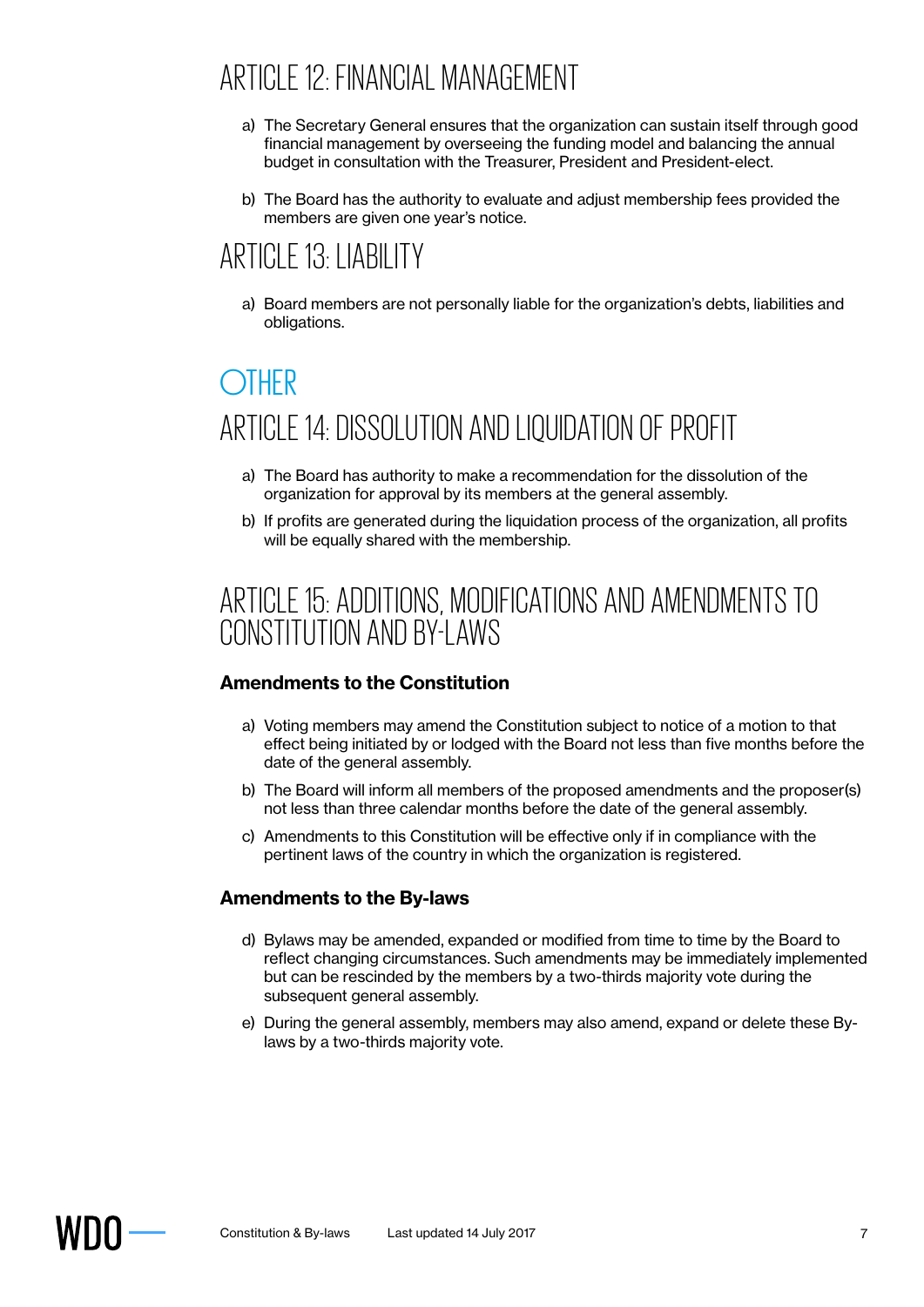## **BY-LAWS** A. MEMBERSHIP

#### **1. Admission**

- 1.1 Interested members must submit a formal application in English for approval.
- 1.2 Members have a responsibility to:
	- Hold the Board accountable for its actions, including obeying all By-laws,
	- Respond in a timely manner to requests from the Secretariat and/or Board on items such as member surveys,
	- Promptly inform Secretariat of any changes to contact information,
	- Ask relevant questions during the general assembly,
	- Stay informed about issues relating to the organization by reviewing board meeting summaries and reading all Secretariat correspondence,
	- Adhere to Board-approved policies and procedures, including the general assembly's terms and conditions,
	- Disclose any conflict of interest or complaints with the Board,
	- Vote on matters brought to the membership,
	- Pay membership fees prior to 31 March (or per the membership agreement),
	- Treat other members, Board, Senate, regional advisors and secretariat staff with respect.
- 1.3 Additionally, members in good standing always have the right to:
	- Attend and be heard at the general assembly,
	- Run for Board elections, in accordance with the member-approved By-laws,
	- Inspect records, in accordance with the member-approved By-laws, except those with confidential information about members and/or the organization's proprietary projects,
	- Be given proper notice of all Board and member meetings,
	- Be treated fairly, respectfully and without discrimination,
	- Insist on a fair process before a termination.

## B. BOARD OF DIRECTORS

#### **1. Composition of Board**

- 1.1 All members of the Board will be appointed for a full board term and will represent a member in good standing.
- 1.2 Board members may serve a maximum of two consecutive terms. After two terms, they may not serve again until a full term has elapsed, unless elected as Presidentelect.
- 1.3 The President will appoint a Treasurer from its elected Board members.
- 1.4 The Board will engage a Secretary General with the authority to engage remunerated staff, to administer the daily operations of the organization and implement its strategic mandate.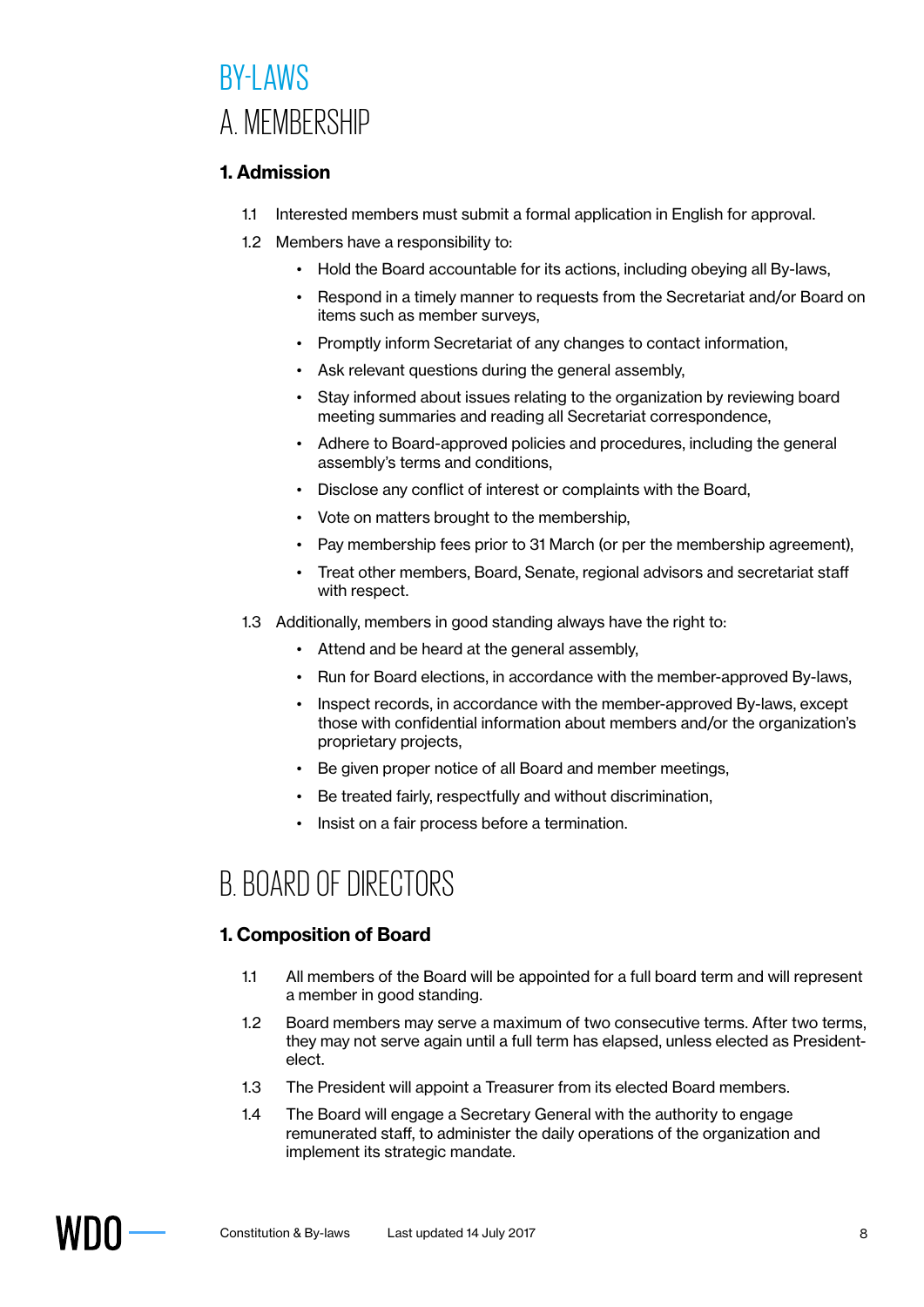- 1.5 The services of the Board will be honorary and each board member will cover individual overheads as it relates to their participation on the Board.
- 1.6 Except for the President, board members will be elected by the general assembly for a term expiring immediately after the following general assembly.
- 1.7 The Secretary General is a non-voting participant of the Board.
- 1.8 The President-elect, who is elected by a majority vote, assumes the position of President the following term.
- 1.9 The operations of the Board unaccounted for in the Constitution and By-laws, including specific rules regarding the appointment of Board members, their responsibilities and the terms of office will be governed by the **Board Governing Policy, which can be amended by majority vote of the Board only.**

#### **2. Committees and working groups**

- 2.1 Wherever deemed appropriate, the President may appoint officers from within the elected Board to facilitate the Secretariat with functions related to the implementation of the organization's programmes.
- 2.2 Working groups may be created to advise the Board and/or Secretariat as may be deemed appropriate. A working group must not commit the organization to any policy not previously determined by the Board or any expenditure without the specific prior agreement of the Board. The working groups must be reconsidered anew and their members reappointed or replaced each term.
- 2.3 Rules governing the appointment of board committees and their responsibilities are included in the **Board Governing Policy**.

## C. GENERAL ASSEMBLY

#### **1. Venue and timing**

- 1.1 The location and timing of the upcoming general assembly will be announced to members no less than 12 months prior to the date.
- 1.2 The general assembly will be called not less than six months prior to the event.
- 1.3 If for any reason, the general assembly is postponed or cancelled either before or after being called, the Board will call a meeting of the general assembly to be held not later than six months after the previously announced date at a place to be decided upon by the Board.

#### **2. Organization**

- 2.1 The President will serve as chairperson of the general assembly. In his or her absence, the President-elect will assume the role. Failing that, the Board will select by majority vote, an acting chairperson from within the Board.
- 2.2 The chairperson will appoint a parliamentarian to ensure that these By-laws and the Constitution are adhered to.
- 2.3 The chairperson will appoint two or more scrutineers to review the voting process.
- 2.4 The official minutes and records of the general assembly will be circulated electronically to all members within eight weeks following the close of the event.
- 2.5 The general assembly will be closed to all others except by special invitation by the Board. They may be invited to speak by the chairperson or the membership but will have no voting rights.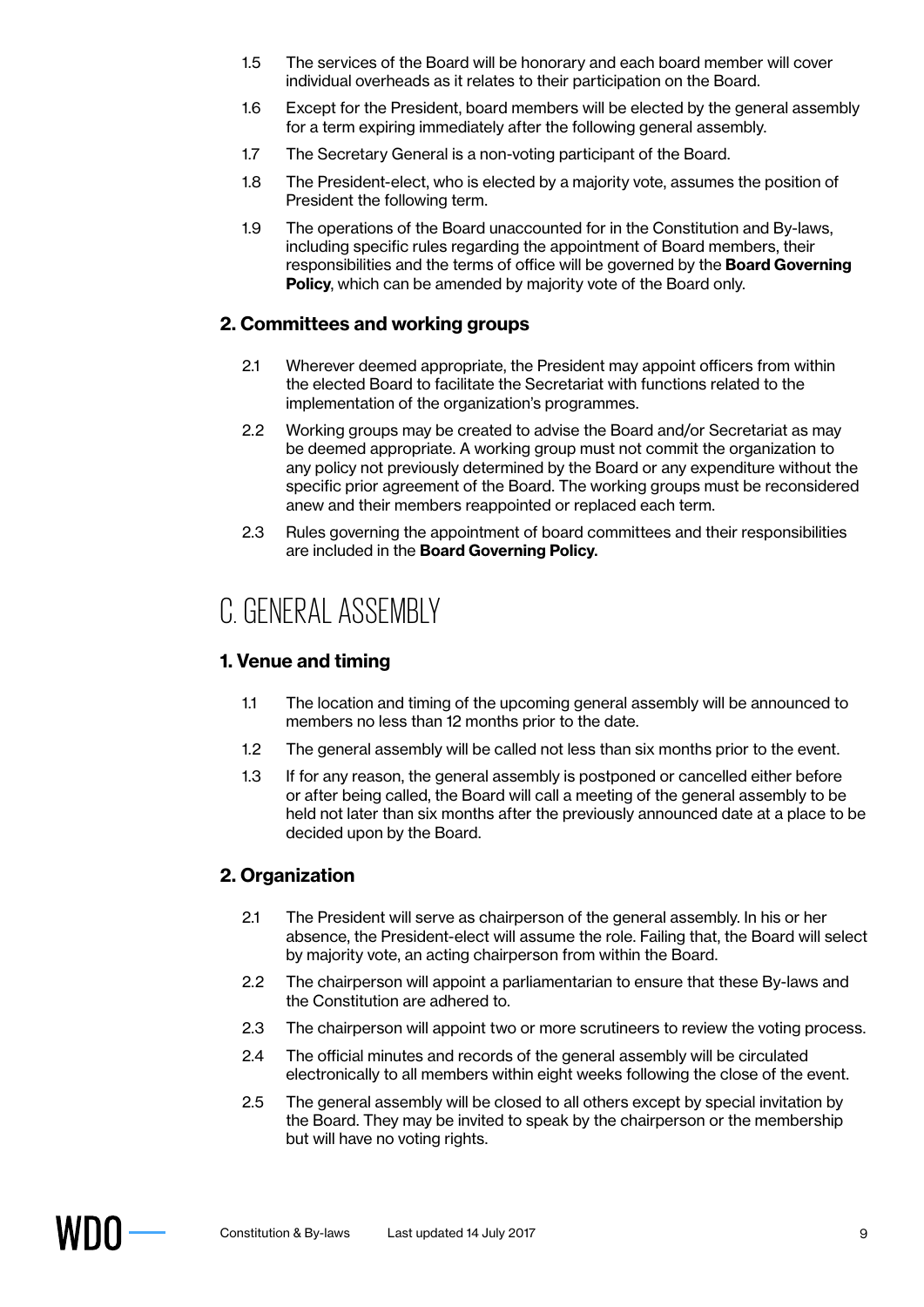- 2.6 The working language of the general assembly will be English; however, delegates may speak in any language for which adequate simultaneous interpretation facilities are available.
- 2.7 Every member will receive an electronic copy of the Constitution and By-laws with the agenda for the general assembly and is bound to comply with them.

#### **3. Quorum and voting**

- 3.1 No vote may be taken at the general assembly unless at least one-third of the voting members is represented and at least one of their delegates is present when a motion is put.
- 3.2 In the event of a tie, the chairperson will put the vote to the members a second time. If the vote is still equal, the chairperson will cast the deciding vote.
- 3.3 Voting will be made publicly within the general assembly with the exception of elections and other motions concerning persons where a secret ballot will be held.
- 3.4 Voting members may propose that the vote on a motion be taken by secret ballot or by roll call, subject to a second and approval by a majority vote of the members.
- 3.5 In exceptional circumstances and when the matter for decision is urgent but outside the competence of the Board, the Board may at any time seek the view of all voting members by electronic vote.

#### **4. Motions**

- 4.1 Any delegate may make a motion on recognition by the chairperson and may speak to it for not more than five minutes. If the motion is seconded by a voting delegate from another member, it will be open to debate. Delegates responding to the motion will be limited to three minutes.
- 4.2 The chairperson will recognize delegates speaking for or against the motion alternately.
- 4.3 Amendments to any motion may be made by any delegate and if seconded, will be debated and voted on by the members before the vote on the original motion is taken.
- 4.4 Any delegate may move that the debate on a motion be closed. If seconded and approved by an appropriate quorum, the motion will be voted.
- 4.5. Only one motion will be considered at a time and no other motion or subject will be recognized until the original motion and appropriate amendments have been acted upon by the members at the general assembly.

#### **5. Agenda**

- 5.1 The Board will be responsible for arranging the general assembly and determining the agenda. Requests from all members for items to be placed on the agenda will be received by the Board no less than four months before the date of the general assembly.
- 5.2 Other matters that are not on the agenda may be proposed for discussion by any delegate during the general assembly subject to a majority vote of delegates present.
- 5.3 The agenda will normally consist of the following:
	- Update on membership (new, renewed, rescinded or amended)
	- Reports from the President, Secretary General, Treasurer and
	- President-elect